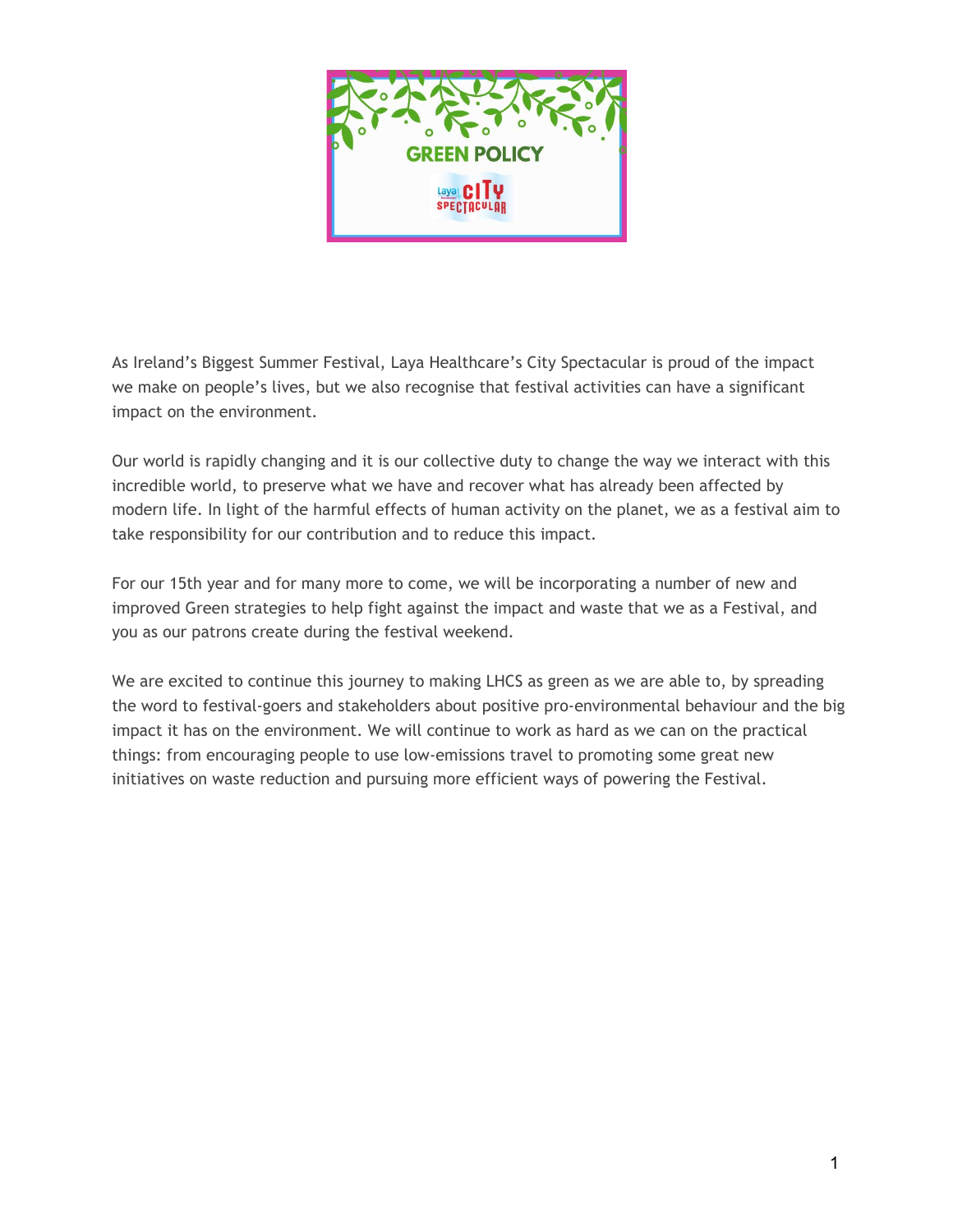

## **WASTE PREVENTION & RECYCLING**

'Love the Park, Leave no trace' is central to City Spectacular Philosophy. We are passionate about reducing the rubbish sent to landfill and ask festival goers to bring only what they need and leave nothing behind. With a footprint of 250,000 over a 5 day festival, it's super important to minimise the impact our festival has on the festival and wider environment.

By focusing on the efficient use and reuse of resources we want to avoid the creation of waste. This year we are working particularly hard to minimise/eliminate the use of single-use plastic throughout the side and promoting pro-environmental behaviour through our festival programming

### **OUR WORK SO FAR:**

### **Recycling Policies;**

- LHCS runs a three-bin system across the festival site, meaning we separate waste into mixed recycling, compostables and general recycling. The 'three-bins stations' are distributed across the whole festival site including food/concession areas.
- All best attempts are made to continue the separation of the streams of waste and in particular recycling all the way through the waste management process.
- LHCS will have bigger and clearer signposting over the 3 recycling bins to highlight waste segregation and educate our attendees at the festival.
- We will also encourage festival goers to segregate waste through pre-festival marketing communication. Not sure what goes in what bin? [My Waste](https://www.mywaste.ie/) is a brilliant guide and resource!
- The festival aims to work with local organisations and volunteers to assist in spreading our green policy message and being on hand to help with any recycling queries festival attendees may have.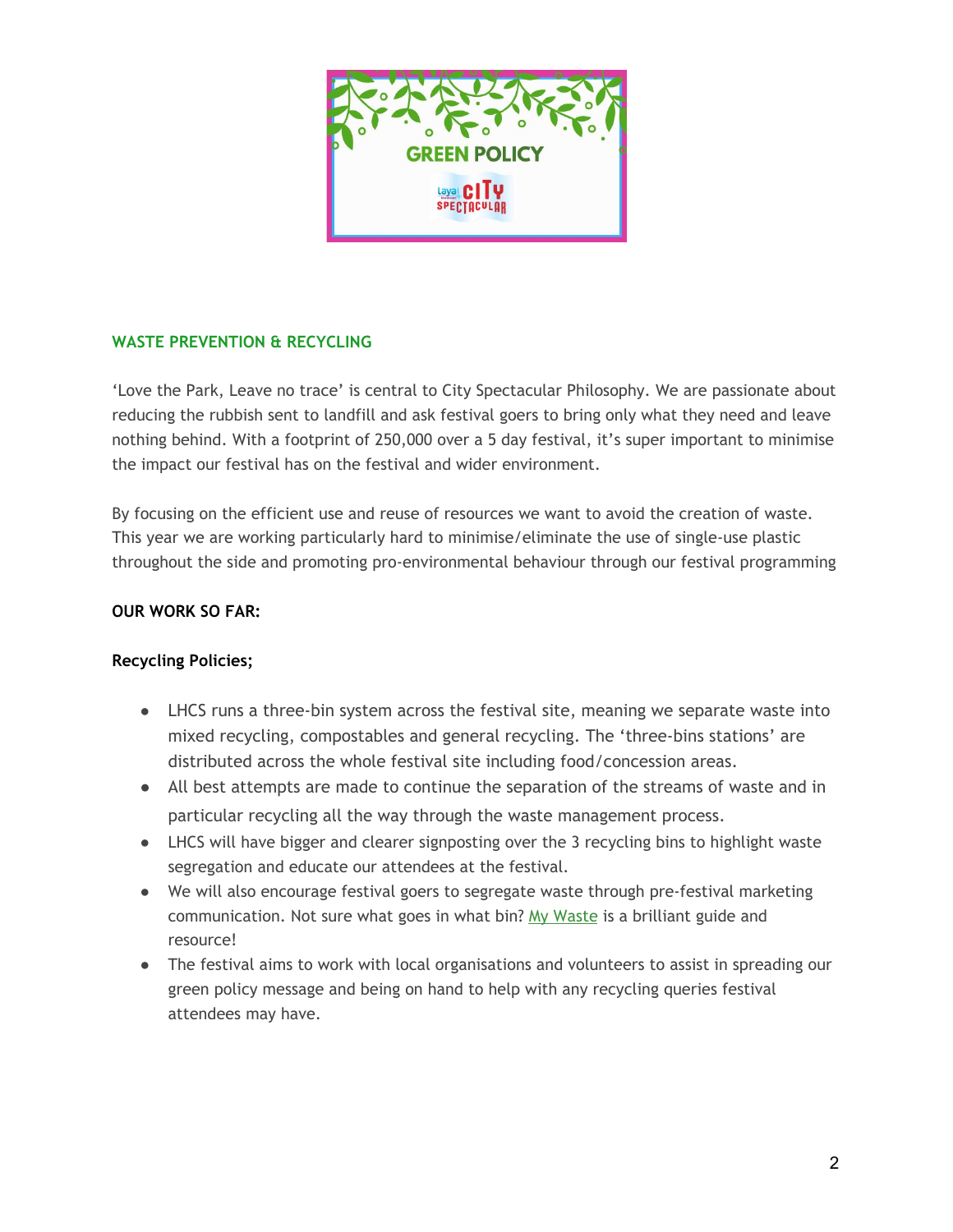

## **Reduction of Single-Use Plastic**

- We are implementing a reduction of single plastics on site including foodware at food stalls (straws, sachets of sugar/sauces and drinks from food stalls).
- It should be noted that in some areas of the festival organisation we are limited by choice of suppliers/ goods available but where possible sustainability will be at the core of the decision making process before appointing a supplier or contractor.
- We will encourage festival goers to limit the amount of items they bring to site/ encourage festival goers to bring only reusable items ie. own coffee cups, stainless steel/reusable water bottles and biodegradable & compostable items.
- We will operate a strict policy around sponsor activations and the free gifts they are permitted to gift to our patrons for example, plastic ponchos are banned on site.
- The Festival is discussing a partnership with a water company that uses recyclable materials i.e Cartoned water.

# **Use of Biodegradable & Compostable Packaging and Eco-Cups:**

- This year, LHCS food traders will be using ONLY compostable and biodegradable foodware. We have been moving towards this for a number of years and now we can proudly say there will be no non-compostables and biodegradables used for food or drinks.
- As part of their conditions of trade, Traders at LHCS must comply with the festivals green policy conditions which seeks to engage and incentivise traders into adopting more sustainable practices and having greater regard for the environment.
- We will operate a bring your own cup (BYOC) discount giving festival goers a certain percentage off their hot beverage to incentivise people to bring their own cup and minimise the use of compostable cups.
- We will carry out regular trader checks throughout the weekend of the festival to ensure they are complying with our festival environmental policies and agreements.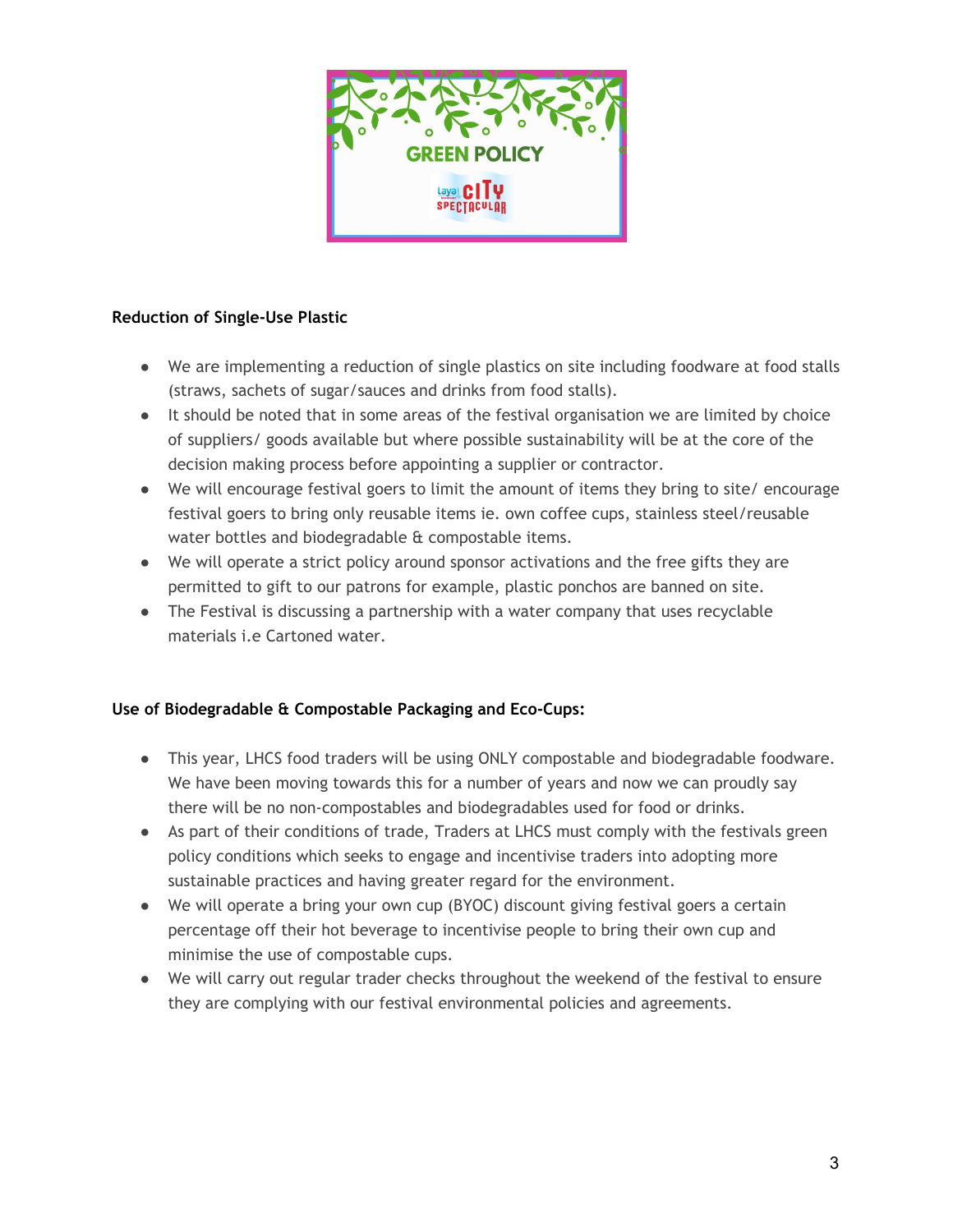

## **PROTECTION OF THE ENVIRONMENT**

At Laya Healthcare's City Spectacular we are passionate about improving the world we live in. We want to make the Festival as sustainable as we can and aim to minimise our impact on our environment and commit towards improving the wellbeing and welfare of all who work at and come to enjoy the Festival.

# **OUR WORK SO FAR;**

## **Protection of the Flora & Fauna**

- The Festival has an environmental protection plan in place to monitor the local ecology and control risk of damage to local ecosystems.
- Advice concerning preservation of flora and fauna are provided by the venue owners and these flora & fauna are monitored to ensure preservation.
- Protection is given to the edges of the lawns and non-public zones are created around plant life when necessary. Any holes made in the ground, caused by structures post event will be filled with earth or sand.
- All historical sites & monuments will be protected where necessary with fencing and/or security.
- All generators are placed on Trackway mats and are surrounded by fencing. As every year in operation, the festival will adhere to all rules set out by Dublin City Council (DCC) and Cork City Council (CCC) Parks. Every effort will be made to observe best environmental practices & policies throughout the festival.

### **Environmental Impact Monitoring**

- Sound levels, waste management and congestion are monitored in order to assess the environmental impact of this event on the surrounding area & the local residents.
- The Accumulation of litter is monitored at regular intervals, including immediately after each event. Any congestion on entrance & exit points to the site particularly at busy times.
- The above will be monitored by regular visual observation & photographs, decibel measurer & any traffic impact data from An Garda Siochana, before, during & after the event.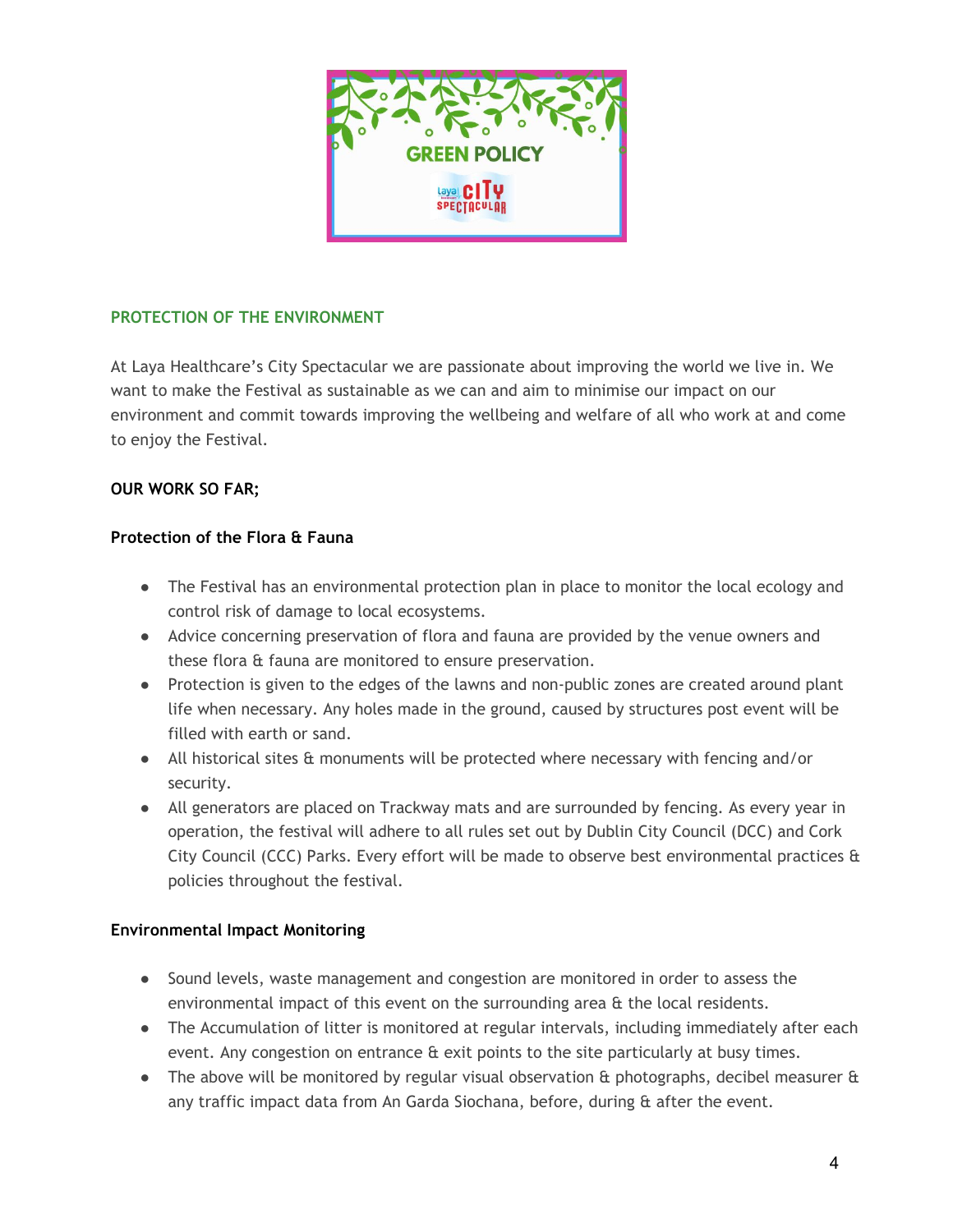

# **LOWERING OUR CARBON FOOTPRINT**

Global climate change continues to present the biggest threat to our planet. Here at Laya Healthcare City Spectacular we are committed to reducing greenhouse emissions and using clean energy sources whenever possible.

### **OUR WORK SO FAR:**

### **Incentivising Green Travel**

- We will encourage attendees to use the low-emission route by promoting walking and cycling to the festivals if possible and the use of public transport.
- We will encourage festival goers to cycle to the festival using their own bikes or availing of bike sharing with Dublin Bike.
- The festival has partnerships with Irish Rail, Dublin Bus and Luas to promote the use of public transport at the Dublin festival. (See Maps & Timetables ['Getting There'](https://www.cityspectacular.com/maps) section)

### **Reducing Festival Branding**

- Festival attendees are encouraged to use their mobile phones to download the festival map, timetables and information as there will be no onsite brochures (as of 2019)
- There will be no festival flyers pre event as these are non recyclable. We will have a bigger focus on our digital platforms and media partnerships.
- Any new festival branding will be printed with eco-solvent ink (does not produce fumes, is regarded better on the environment than heavy solvent) and will have the shelflife of at least 5 years. The festival timetable and maps will be the only festival signage reprinted on an annual basis, and any other branding is not dated so it can be used for future years.